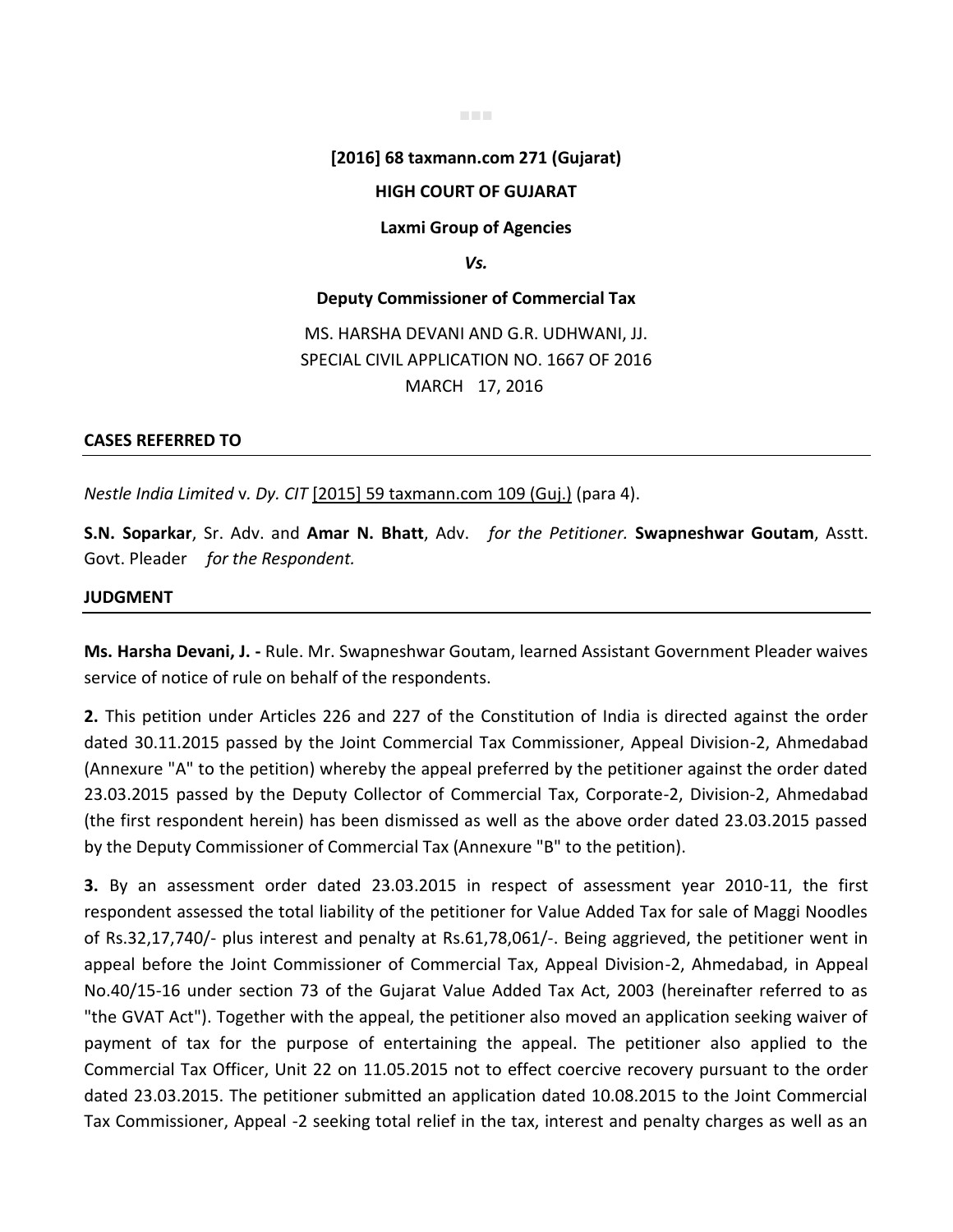application 08.09.2015 to the said Joint Commissioner of Commercial Tax requesting him to entertain the appeal of the petitioner without requiring the petitioner to make any payment of tax and also produced a copy of a judgment of this court rendered in Special Civil Application No.15842 of 2012 and allied matters. The Joint Commissioner of Commercial Tax, Appeal Division-2, Ahmedabad (hereinafter referred to as "the first appellate authority"), however, summarily dismissed the appeal on the ground that the petitioner has failed to produce proof of payment pursuant to the assessment order and that in the last adjournment, the petitioner did not remain present. Being aggrieved, the petitioner has filed the present petition.

**4.** Mr. S. N. Soparkar, Senior Advocate, learned counsel with Mr. Amar Bhatt, learned advocate for the petitioner invited the attention of the court to the judgement and order dated 07.05.2015 passed by this court in the case of *Nestle India Ltd.* v*. Dy. CIT* [2015] 59 taxmann.com 109 (Guj.) rendered in Special Civil Application No.15842 of 2012 and allied matters wherein, the court had set aside the orders passed by the first respondent holding that the adjudicating authority/Assessing Officer cannot be permitted to ignore and/or cannot be permitted to pass a contrary order than the order passed by the higher forum, unless there are changed circumstances found in the subsequent assessment years. In the facts of the said case, the Tribunal by an order dated 09.09.1986 passed in Appeal No.11 of 1984, had held that Maggi Noodles would fall under Entry 9(3) of Schedule 1 to the VAT Act as the same is held to be "Sev" and therefore, is exempted from payment of sales tax. It was submitted that the attention of the first appellate authority was invited to the above order passed by this court and accordingly, in the order- sheet entry, it is clearly reflected that the same was brought to the notice of the first appellate authority. Referring to the impugned order, it was pointed out that though the first appellate authority has made reference to the judgment and order dated 07.05.2015 passed by this court, it has placed reliance upon the interim order passed by this court in the very same matter and has observed that the petitioner has not deposited any tax and has, accordingly, dismissed the appeal. It was submitted that the attention of the first appellate authority was invited to the above referred decision of this court and that a copy of the said decision was placed on the record. It was submitted that under the circumstances, the first appellate authority ought not to have dismissed the appeal on the ground that the petitioner had not remained present in view of the fact that the issue being squarely covered by the decision of this court, the petitioner was entitled to a total waiver of payment of tax and penalty for the purpose of entertaining the appeal. It was submitted that the first appellate authority having passed the impugned order by disregarding the above referred decision of this court, the same is required to be quashed and set aside and that the appeal is required to be restored with a direction to the appellate authority to entertain the appeal and decide the same without payment of any pre-deposit. The learned counsel submitted that in the light of the fact that the petitioner ought to have availed of an alternative remedy before the first appellate authority, the petitioner does not insist for quashing and setting aside the order impugned in the appeal.

**5.** Opposing the petition, Mr. Swapneshwar Goutam, learned Assistant Government Pleader for the respondents submitted that against the order passed by the first appellate authority, the petitioner has an efficacious alternative remedy by way of appeal before the Gujarat Value Added Tax Appellate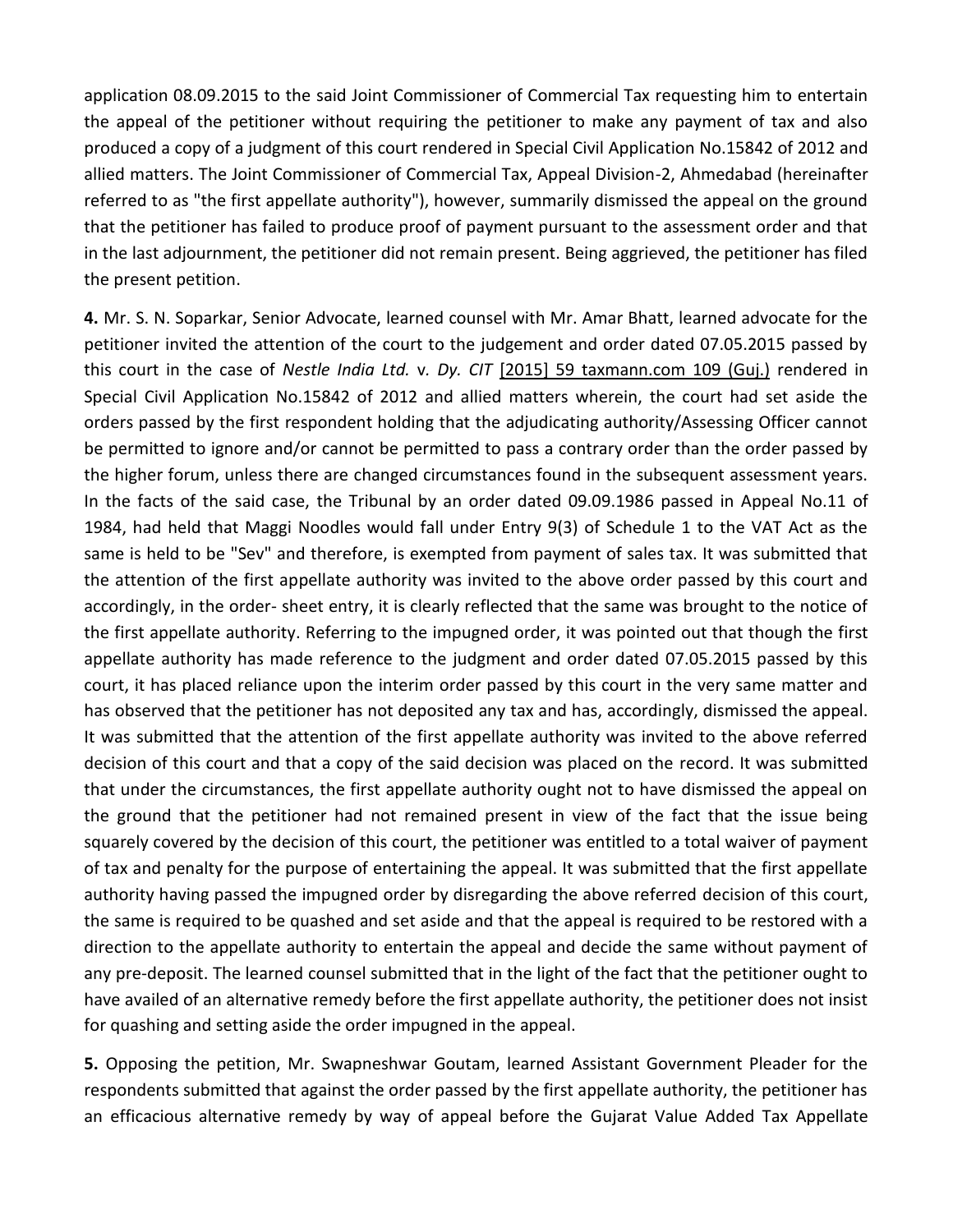Tribunal and hence, the present petition under Articles 226 and 227 of the Constitution of India may not be entertained. Reiterating the contents of the affidavit-in-reply filed on behalf of the respondents, it was submitted that on 18.05.2015, the petitioner's Tax Practitioner attended the proceedings before the first appellate authority for preliminary hearing and that the authority had instructed the petitioner to deposit the amount and that the petitioner was aware of the fact that its request for payment of waiver of pre-deposit had been rejected. It was submitted that since on the date when the matter was posted for hearing, the petitioner had not made any payment by way of pre-deposit, the matter was, thereafter, adjourned to 27.08.2015. On that date also, the petitioner neither submitted proof of any pre-deposit, nor did he or his advocate remain present and hence, the matter, as a last chance, was adjourned to 30.11.2015 on which date also, the petitioner did not remain present and hence, the first appellate authority was left with no option but to dismiss the appeal not on merits, but on the ground of non-appearance and nonpayment of the amount of pre-deposit. It was submitted that having regard to the fact that the petitioner had not remained present before it, the first appellate authority was wholly justified in dismissing the appeal of the petitioner.

**5.1** Mr. Goutam further submitted that the facts of the present case are distinguishable from the facts of the case before this court in the above referred decision on which reliance has been placed by the petitioner and that all these aspects can be gone into by the Tribunal. Under the circumstances, the petition does not deserve to be entertained. It was, accordingly, urged that the petitioner is, therefore, not entitled to any discretionary relief and is required to be relegated to avail of the alternative remedy before the Tribunal.

**6.** In rejoinder, Mr. Soparkar, learned counsel for the petitioner invited the attention of the court to the decision of this court in the case of *Nestle India Ltd.* (*supra*) rendered in Special Civil Application No.15842 of 2012 and allied matters, to point out that the said writ petitions had been filed directly against the assessment orders made by the Deputy Commissioner of Commercial Tax and that despite a plea having been raised by the learned Assistant Government Pleader that the petitions against the assessment orders should not be entertained, the court had, after giving detailed reasons, entertained the petitions and decided the same. It was submitted that having regard to the facts and circumstances of this case, there is no warrant for relegating the petitioner to avail of the alternative remedy.

**7.** The facts are not in dispute. Against the order dated 23.03.2015 passed by the Deputy Commissioner of Commercial Tax, the petitioner went in appeal under section 73 of the GVAT Act before first appellate authority. Before the first appellate authority, the petitioner moved application seeking waiver of payment of tax for the purpose of entertaining the appeal and placed reliance upon an interim order passed by this court in the case of *Nestle India Ltd.* (*supra*). Subsequently, during the pendency of the application, by a judgment and order dated 07.05.2015, this court finally decided the case of *Nestle India Ltd.* (*supra*), pursuant to which, the petitioner moved another application dated 10.08.2015 before the first appellate authority bringing to its notice the fact that the Gujarat High Court has decided the case in favour of Nestle India Limited, holding that the decision of the Sales Tax Tribunal is binding upon the lower authorities. A copy of the said decision was also annexed along with the application and it was, accordingly, prayed that complete waiver from payment of tax be granted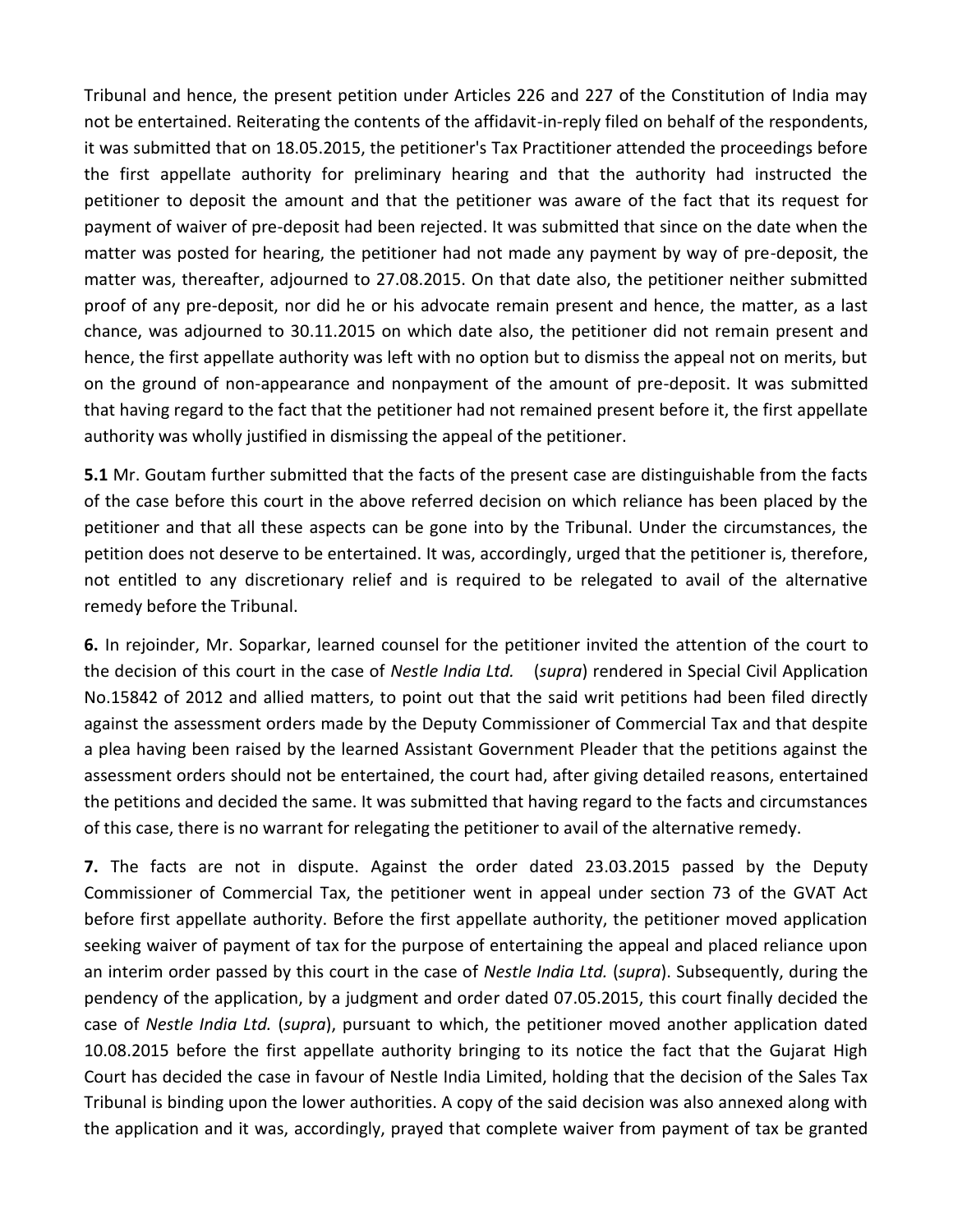for the purpose of entertaining the appeal. Subsequently, another application dated 08.09.2015 came to be made to the first appellate authority informing him that the petitioner had filed an appeal on a single point regarding taxability of "Maggi Noodles", a product of Nestle India Limited and Glaxo Smithkline Consumer Healthcare Limited and that the said product was tax free and was not liable to VAT. It was further informed that the High Court in the case of *Nestle India Ltd.* (*supra*) has decided in favour of the dealer and according to the judgement, Maggi Noodles is not liable to tax and it is tax free. The request to admit the appeal without paying any payment of tax at the time of preliminary hearing was again reiterated. The fact regarding receipt of the application dated 10.08.2015 is borne out from the order-sheet of the first appellate authority which clearly reflects that the same was brought to its notice. Despite the aforesaid judgement of this court being brought to the notice of the first appellate authority, it appears that further notices were issued to the petitioner by observing that in terms of the assessment order, Rs.61,78,061/- was required to be paid and that no proof has been produced with regard to payment of such amount. Lastly, by the impugned order dated 30.11.2015, the first appellate authority has dismissed the appeal on the ground that the petitioner has not deposited the amount assessed by the Assessing Officer.

**8.** From the facts noted hereinabove, it is evident that despite the fact that the petitioner had moved an application before the first appellate authority seeking waiver of payment of assessed amount for the purpose of entertaining the appeal, however, in the said proceedings, the first appellate authority appears to have totally ignored the request of the petitioner seeking waiver of the pre-deposit. Despite the fact that the decision of this court in the case of *Nestle India Ltd.* (*supra*), which clearly decided the controversy involved in the case in favour of the petitioner was brought to its notice, the first appellate authority has ignored the application for waiver of pre-deposit made by the petitioner and has dismissed the appeal on the ground that the petitioner has neither remained present before the authority, nor deposited the amount under the assessment order.

**9.** At this juncture, reference may be made to the provision of sub-section (4) of section 73 of the GVAT Act which provides that no appeal against an order of assessment shall ordinarily be entertained by an appellate authority, unless such appeal is accompanied by satisfactory proof of payment of the tax in respect of which an appeal has been preferred; provided that an appellate authority may, if it thinks fit, for reasons to be recorded in writing, entertain an appeal against such order - (a) without payment of tax with penalty (if any) or, as the case may be, of the penalty, or (b) on proof of payment of such smaller sum as it may consider reasonable, or (c) on the appellant furnishing in the prescribed manner, security for such amount as the appellate authority may direct.

**10.** Thus, while the main part of sub-section (4) of section 73 of the GVAT Act provides that no appeal against an order of assessment shall ordinarily be entertained by an appellate authority, unless such appeal is accompanied by satisfactory proof of payment of the tax in respect of which an appeal has been preferred, the proviso thereto vests in the appellate authority the discretion to entertain the appeal without payment of tax; or upon payment of such smaller sum as it considers reasonable; or upon the appellant furnishing security, as it may deem fit. In the facts of the present case, the petitioner invoked jurisdiction of the appellate authority under the proviso to sub-section (4) of section